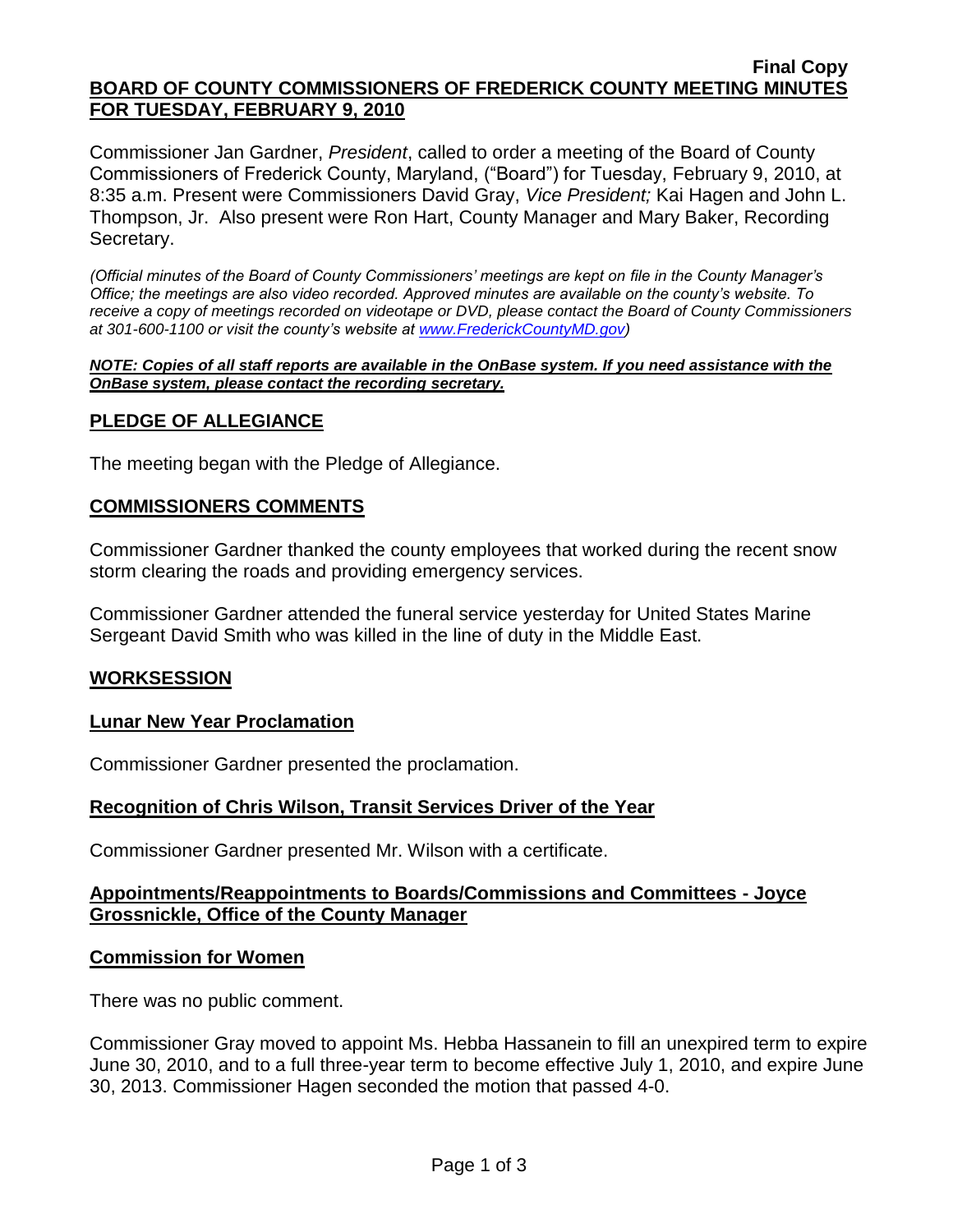#### **Final Copy BOARD OF COUNTY COMMISSIONERS OF FREDERICK COUNTY MEETING MINUTES FOR TUESDAY, FEBRUARY 9, 2010**

## **Human Relations Commission**

Public comment was taken from Mike Corrigan, member of the Human Relations Commission.

Commissioner Gray moved to appoint Mr. George Thomas IV, to fill an unexpired term to expire June 30, 2010, and to a full three-year term to become effective July 1, 2010, and expire June 30, 2013. Commissioner Hagen seconded the motion.

Commissioner Thompson moved to have the Board interview Mr. Thomas to ascertain his standing on the issue of racial equality. The motion failed due to lack of a second.

The main motion passed 3-1 with Commissioner Thompson opposed.

## **Mental Health Management Agency Board of Directors**

Public comment was taken from Bob Pitcher, Executive Director, Mental Health Management Agency of Frederick County, Inc.

Commissioner Gray moved to reappoint Mr. Barrett Churchill to serve a term to expire September 30, 2012, and appoint Ms. Debbie Andersen, Ms. Regina Cosley, Reverend Sally Joyner-Griffin and Anastasia Michaels to fill unexpired terms to expire September 30, 2012. Commissioner Hagen seconded the motion that passed 4-0.

### **ADMINISTRATIVE BUSINESS**

## **Staff Recommended Capital Improvements Program (CIP) Draft Briefing - Kelly Weaver, Finance Division**

Ms. Weaver presented updates to the CIP.

Commissioner Thompson moved to remove the Middletown Fire Station from the CIP. The motion failed due to lack of a second.

Robert Shen, Public Works Division, recommended prioritizing Lewistown Road Bridge and Boyers Mill Road Bridge and to move them up in the CIP.

The Board moved the Athletic Courts Rehabilitation Project to recordation by consensus.

## **COMMISSIONERS COMMENTS**

None.

## **PUBLIC COMMENTS**

None.